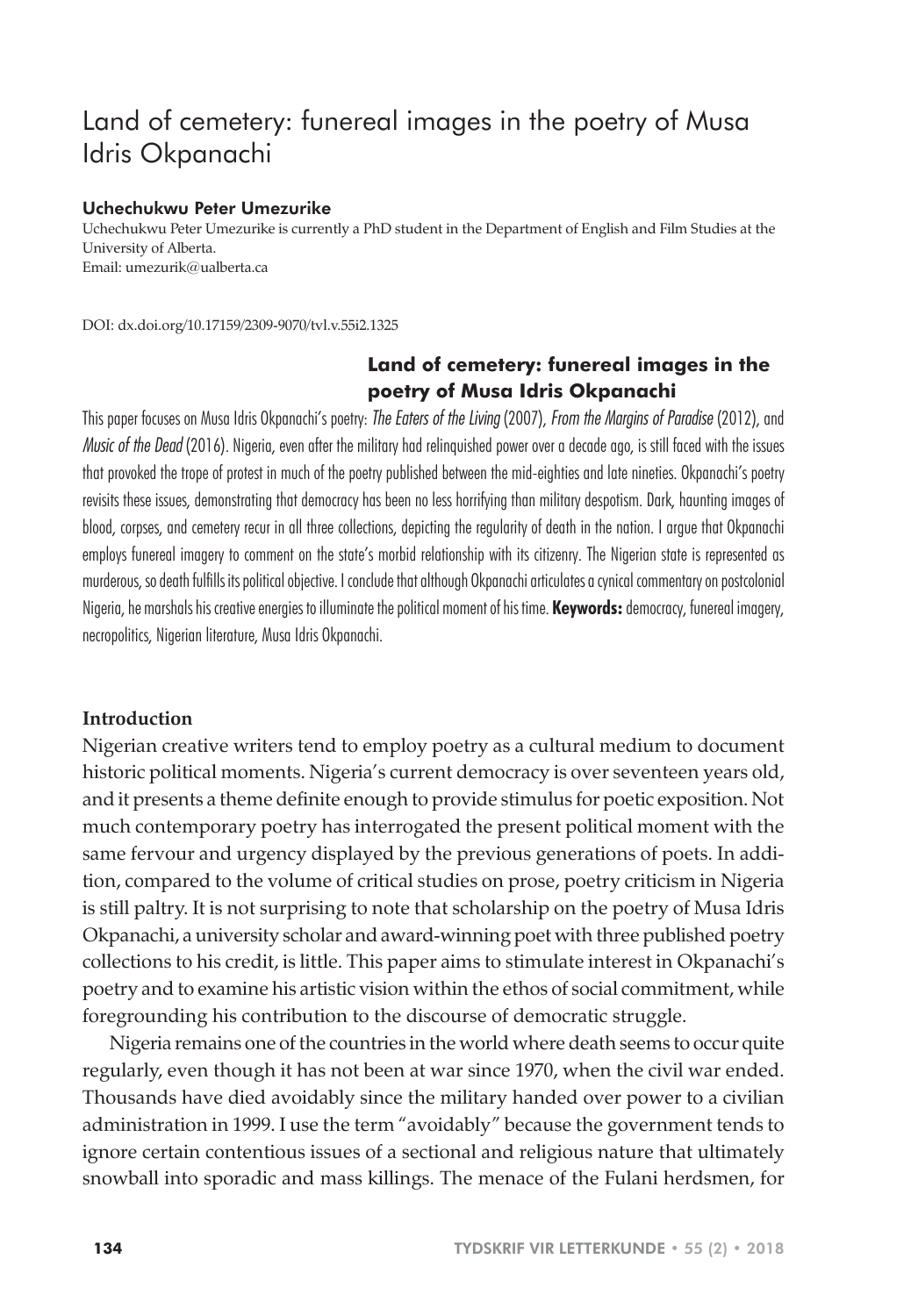instance, has been treated casually by the federal authorities. Why has democracy transformed this oil-rich nation into a "land of cemetery"? This is the question Musa Idris Okpanachi reflects on in his poetry.

A question that I examine in this paper is: What might Okpanachi's preoccupation with images of blood, corpses, graves, and cemetery tell us about his vision and his homeland? To answer this question, I begin by examining the funereal imagery in the texts. Next, I point out the significance of this imagery within the context of social commitment. I read Okpanachi's poetry as a stand against power. Evident in the poetry is the tone of marked disenchantment with the body politic, but this feeling is informed by the poet's appreciation of the functionality of art. Using Achille Mbembe's concept of necropolitics, I argue that Okpanachi employs funereal imagery to comment on the state's morbid relationship with its citizenry. Okpanachi represents the Nigerian state as murderous. Generally, death is perceived as a social issue, but to Okpanachi, it is political, its means legitimated by an operative (il)logic of violence. Death, therefore, fulfils a necessary objective. By utilising satiric and hyperbolic elements, and limpid diction interspersed with sepulchral images, Okpanachi calls attention to the disposability of human life. He decries the degeneration indicative of abysmal political leadership, while articulating social concerns and deprecating the political elite for their treachery and despoliation of the citizenry. I conclude that although Okpanachi articulates a cynical commentary on postcolonial Nigeria, he marshals his creative energies to illuminate the political moment of his time.

#### **Tradition, despotism, and dissidence**

Military rule in Nigeria officially ended on 29 May 1999, a historic moment that heralded the restoration of democracy. Prior to 1999, the presidential election, having been held on 12 June 1993, was annulled on 23 June 1993 by General Ibrahim Babaginda, then military head of state, in rather controversial circumstances. This action, ill-timed and divisive as it was, not only terminated the Third Republic but also threatened national unity. The consequent denunciation of the military action was vocal and sustained at the time, though such activism routinely culminated in opponents of the junta being rounded up, incarcerated, or even eliminated. This political moment, as Isidore Diala observes, nurtured the explosion of "anti-military poetry" (2) in the Nigerian literary tradition. In a similar vein, Olaniyi Okunoye has argued that the military rule was a catalyst for the growth of Nigerian poetry. He chronicles the way Nigerian poetry, given impetus by the failure of the military from the mid-1980s to the late 1990s, crystallised a poetics of anti-establishment (64). However, the installation of Olusegun Obasanjo, an ex-military head of state, as the president marked a return to democratic rule, inaugurating the Fourth Republic.

The independence struggle in the 1950s, the civil war in the late 1960s, and the military rule in the 1980s and 1990s, have all featured prominently in various poetic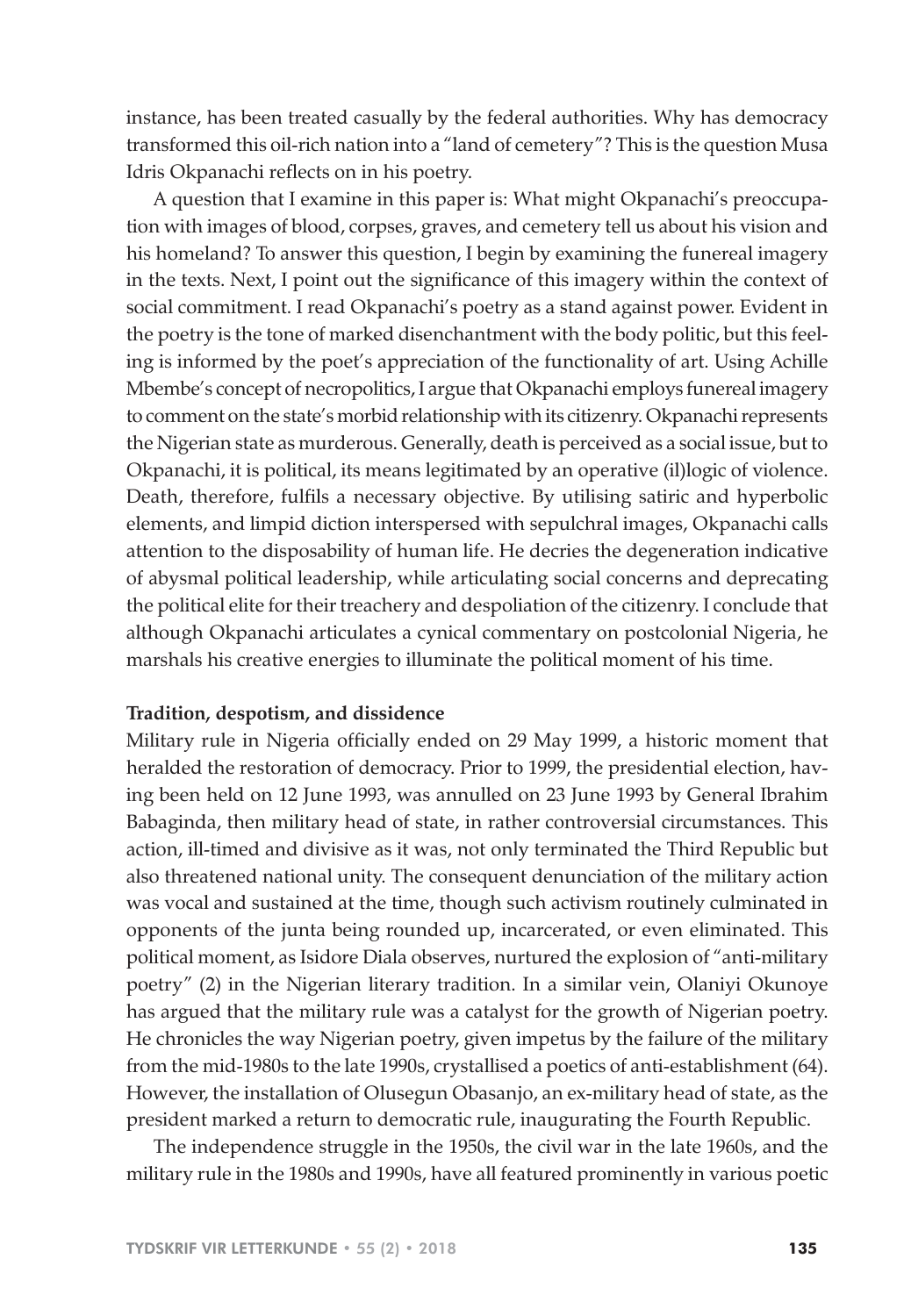works by Nigerian poets. Many of these poets belong to the third generation of Nigerian literary tradition. They are so categorized because they were born in the 1960s, after the nation's independence from Britain. Notable among these poets are Ogaga Ifowodo, Maik Nwosu, Promise Okekwe, Remi Raji, Esiaba Irobi, Unoma Azuah, Chiedu Ezeanah, Toyin-Adewale, Pius Adesanmi, Obiwu, Uche Nduka, Nnimmo Bassey, Afam Akeh, Angela Nwosu, Emman Shehu, Onookome Okome, Amatoritsero Ede, Joe Ushie, Olu Oguibe, Idzia Ahmad, Obi Nwakanma, Obu Udoezo, and others.

As Chinua Achebe rightly posited in 1983, "[t]he problem with Nigeria is simply and squarely a failure of leadership" (1). The abiding motif of political leadership, whose failure this generation of poets locate in the military dictatorships of General Ibrahim Badamosi Babangida (1986–93) and the late General Sani Abacha (1993–98), is central to their poetry. Aboh comments that "this generation of poets engages their poems as avenues to register their contempt with a system that makes them slaves in their own country. […] Above all, these poets have continued to forge the link between the poets and their society; making their poems an outlet for the people's socio-political expression" (2).

Okpanachi belongs to this third generation, in part by age and in part because his poetics evinces a similar consistency in the demonstration of commitment to tradition, thereby continuing the trope of dissidence in the Nigerian poetic tradition. Romanus Egudu, Egya Sule, and Olaronke Temiloluwa Onibonukuta have examined Musa Idris Okpanachi's poetry. Romanus Aboh examines the significance of modal verbs on the speaker's attitude in the poetry of four Nigerian poets. In undertaking a linguistic analysis of Okpanachi's poetry collection *The Eaters of the Living*, he points out the way the poet unflinchingly engages issues of national weight. Egya Sule identifies the poet as representative of "the oppressed people of the country", against the "despot and her cohorts" ("Poetry as dialogue: A Reading of Recent Anglophone Nigerian Poetry" 85). In another essay, "Imagining Beast: Images of the Oppressor in Recent Nigerian Poetry in English," Sule surveys a representative sample of Nigerian poems and highlights the usage of bestial imagery in Okpanachi's poems to denigrate and delegitimize the ruling class, thus revealing its inhuman tendencies.

# **Morbidity, democracy, and (necro) poetry**

Achille Mbembe's critique of power illuminates the nexus between politics and death, and how the state has grown necropolitical in its relationship with its citizens, so as to exercise control over mortality. Although Mbembe applies his concept of necropolitics to theorize the realities of social life under colonial occupation, as experienced by the people in Israeli-controlled Palestinian territories, and in the apartheid state of South Africa, I find his concept pertinent as a framework to understanding the Nigerian state's investment in an economy of death. Sovereignty for the Nigerian state implies that it must decide who may live and who must die (see Mbembe 12–4),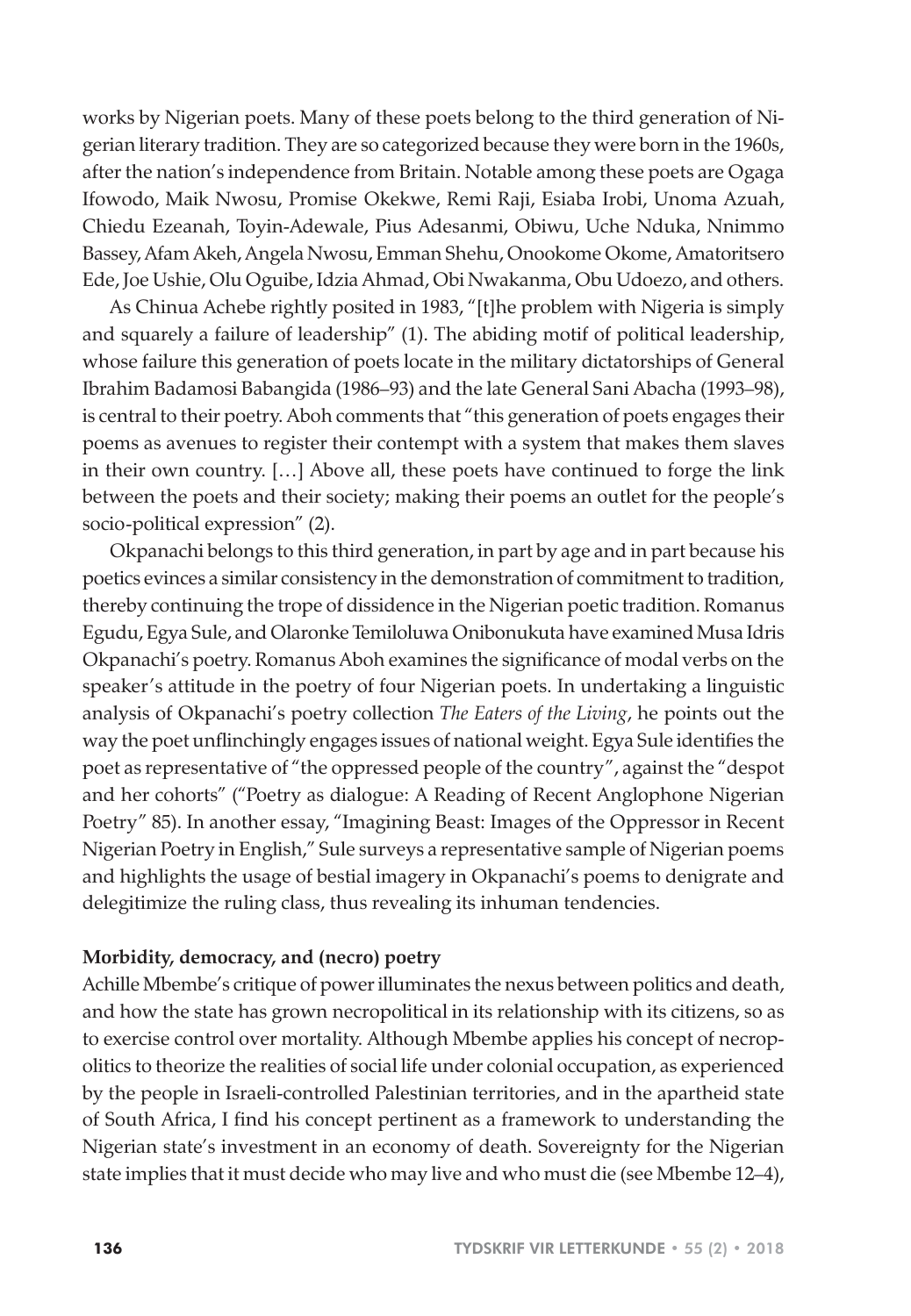in that politics assumes the form of a "war without end" (Mbembe 23). Unsurprisingly, the police, the military, and the other state apparatuses, completely repressive in the Althuserrian sense, cease from protecting and providing security for the citizens. Rather they function as death-machines, dealing death at will, wielding the power of life and death over citizens. But citizenship in such a state approximates the status of the "living dead" (Mbembe 40), since the necropolitical state has already transformed the land into a death-world. The state apparatus, vested with the right to kill, indubitably believe that to kill is right. A perverse logic thus underpins and authorizes the economy of death, such that death becomes so commonplace the political elite appear to glory in and celebrate it.

If military despotism provided the dominant theme in much of Nigerian poetry published between the mid-1980s and 1990s, civilian misrule became the operative theme for Okpanachi's poetic ruminations. It is troubling—and very ironic—that more Nigerians have possibly been killed in various sectional, religious, and politically-motivated killings in the last 17 years of civilian administration than in the almost 30 years of military despotism. One may attribute this morbid situation to state apathy and irresolution. Okpanachi is a poet invested in the political discourse of nationhood. I now analyse selected poems in which funereal imagery recurs in *The Eaters of the Living* (2007), *From the Margins of Paradise* (2012) and *Music of the Dead*  (2016). I shall focus primarily on the latter publication because the imagery is more pronounced in that collection than it is in the earlier collections.

Okpanachi's debut collection, *The Eaters of the Living*, opens with "Silence of time", a poem which, on the surface, might indicate the woebegone days of military rule, but on a closer reading will reveal that the images are synonymous with the civilian government in recent times. Considering that the poem was first published in 2007, eight years after the end of military dictatorship, its overarching imagery of "bones crushed / under the menace of boots", of "curfew, emergency", "riots on the streets", "blood flooded", "butcher", and "knife" (*Eaters* 10) exemplify the political realities of Nigerian democracy. However, the images of grave and cemetery make their first appearance in "We give you this country". Irony is employed in this poem for a climactic effect.

We give you this country Because your heart desires it Because it is where you Spread yourself To defile the land To rape the maid To change the constitution Even from your *grave*. (*Eaters* 12, my emphasis)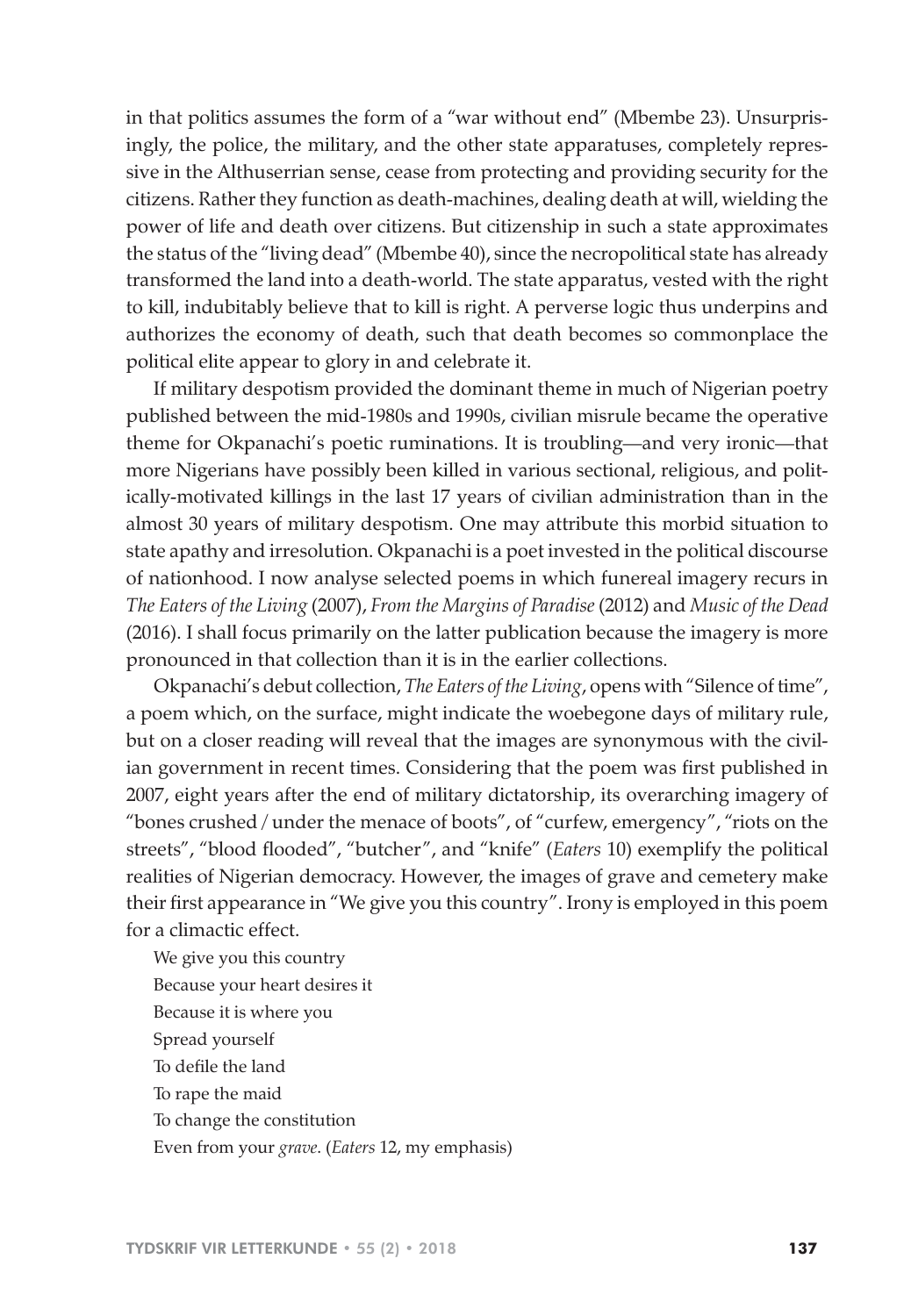The instruments of repression forged to enforce silence populate the "Code of silence". In this poem, terror seeks "the blood of / Our youths / Who dare face / The Sun" (*Eaters*  13), and bravery is punishable by death. Another poem, "Manifesto", depicts the familiar terror emblematic of "an iron rule" (*Eaters* 14) that threatens and obliterates freedom. The ruler, rather than bringing a harvest of plenty to his people, promises a season of plagues. In fact, he brings the "gift of a coffin". Bloody images fill the following lines:

I shall bleed your head To make you reasonable And inject you with poisoned Bayonet to keep you alive

[…]

I give you the flower of my love That will lure you to death Here is my manifesto Written with your blood. (*Eaters* 15)

A hint of cannibalism is discernible in the ruler's glee: "Welcome to the state dinner / As guests to be eaten" (*Eaters* 16). In the eponymous poem, "The eaters of the living", the poet uses the verb "eat" as a metaphor for the rapacity of the state. The refrain "They eat" is used as a rhetorical device to underline the consummate greed of politicians who consume "everything and everyone" (*Eaters* 28). The following lines illustrate this rapacity:

They eat like termites They eat like locusts They eat like cancer cells

 $[...]$ 

They eat the festering sores of the people They eat our phlegm They eat our corpses

[…]

They eat the skin of the poor. (*Eaters* 28)

The poet's identification of his role as a politically conscious poet enables him to engage with issues that excoriate as well as indict the necropolitical state. Poems such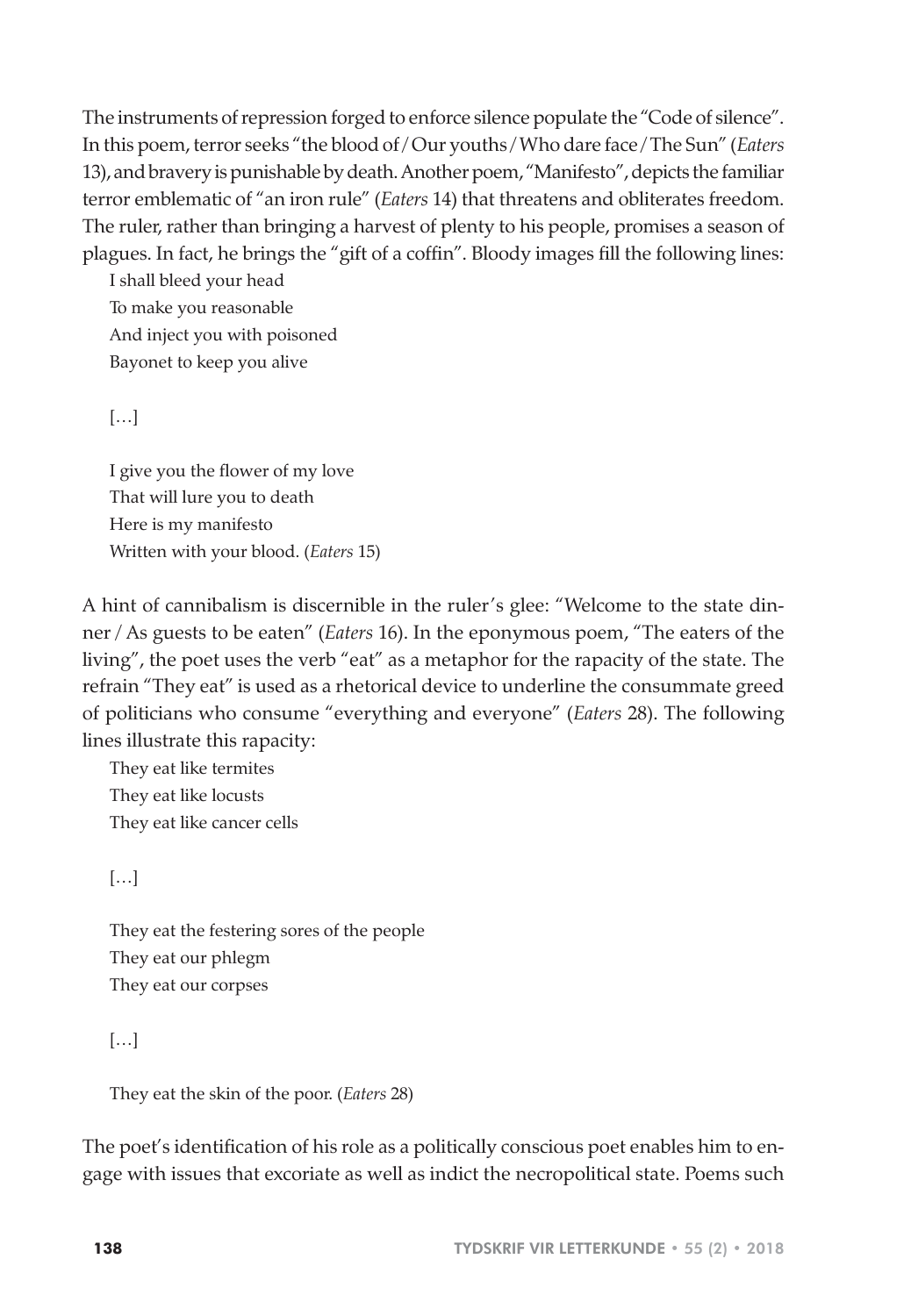as "The mirror" and "The spectators" reiterate the images of blood. In "Dialogue", specifically, we are told that the ruler "celebrates / with the champagne of blood" (*Eaters* 39). Dark images pulsate in "The concert of cannibals" and "Your excellency". In the former, the land is described as "where corpses sprouted / into gravestones of memorial poetry", whereas the latter tells of vultures hovering "over the carcass / of the nation" (*Eaters* 56, 59). The use of animal imagery is a motif in Okpanachi's poetry, and this clearly inflates the viciousness of the state. The conflation of the politicians with beasts is to deny them subjectivities and sensibilities, thereby presenting them as predatory. Politicians are therefore "a pack of wolves" that "trade / with our blood" (*Eaters* 67).

There are sparse representations of the funereal in *From the Margins of Paradise*. Notwithstanding, the theme of death remains evident in "Love me and leave me", a satirical poem chronicling the ruler's "brutal rituals of love":

Love me your own way Tie me to the stake To celebrate my free will Give me the liberty that is a chain And spell my freedom In the colour of death

Hate me to love me Torture me to love me more Burn me to cherish me Kill me to give life. (*Margins* 29)

The vile triumphalism of the political cabal finds accent in "Children of the night" in the collection *From the Margins of Paradise*. Members of this class boast:

We murder in the name of democracy We plunder in the name of austerity We massacre in the name of security We maim in the name of justice

 $[\ldots]$ 

We pillage the land Until you become paupers We are the predators You forever remain preys

 $[...]$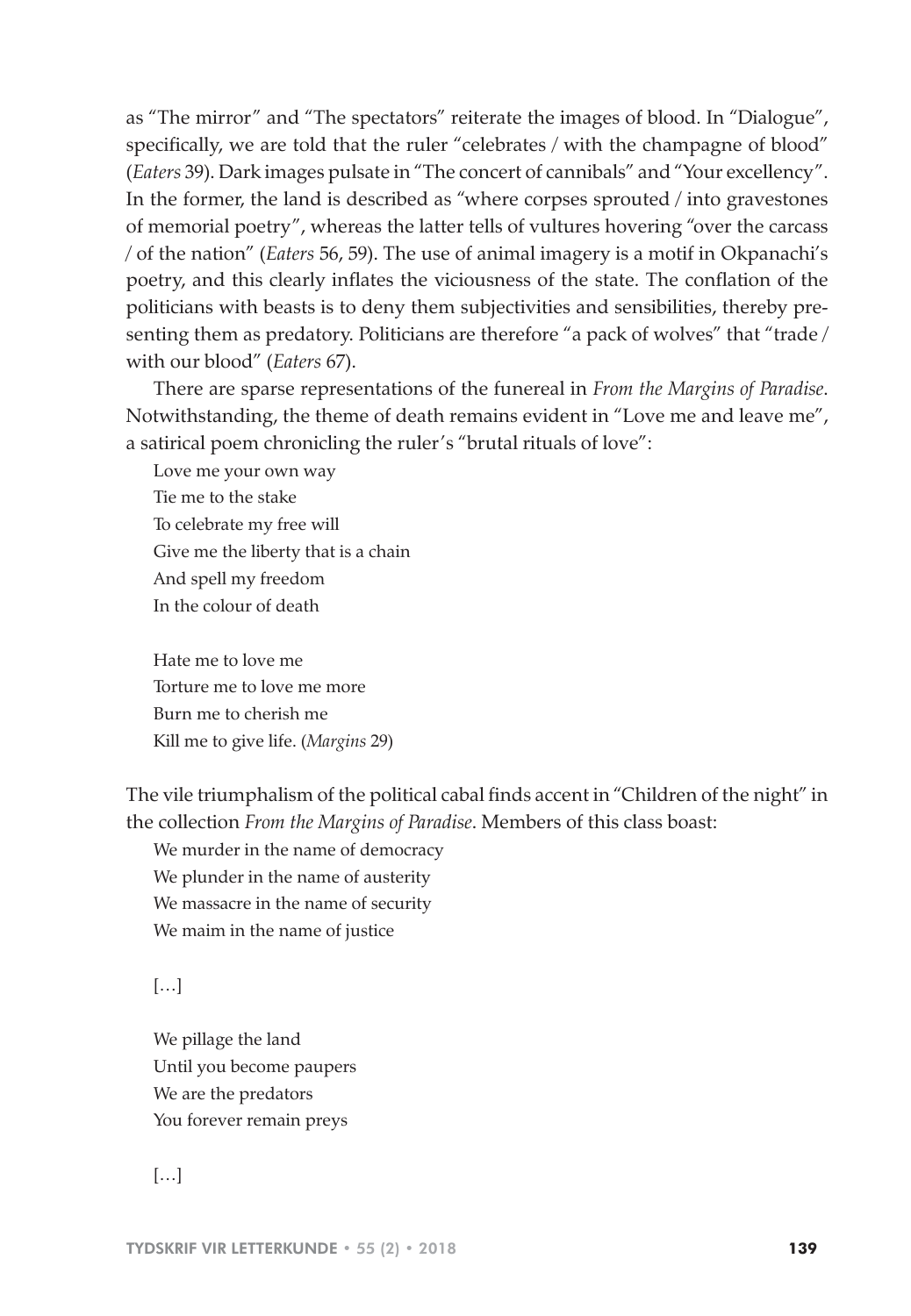We are the bloodsuckers The vampires of the new nation. (*Margins* 56)

Images of graves, corpses, and cemetery in this collection appear for the first time in "When they die". It is a poem about the pomp that occasions the funerals of politicians. *Grave* is mentioned four times, *caskets*, and *coffins* twice, and *cemetery* once, all pointing out the fact that the ruler himself cannot escape death even when flown "on a private jet / in a million caskets of delight" (*Margins* 58). The image of death is pronounced in "The legion of cain," as it describes how politicians tend to "toy with life / to remain immortal" (*Margins* 62). Though the biblical reference—the story of Cain and Abel—is not developed, killing is implied in the stanza below:

They write the laws With golden edges of the sword In the blood of the innocent Across the throne

[…]

Here the gallows are tall Here the play of the dead Has a silent audience Here your rights die before you. (*Margins* 62)

The image of the vampire is recognisable in "A dirty tea party", though more horrid images are presented subsequently:

Slabs for the unborn A headstone for the foetus

 $[...]$ 

We vote in the ballot of graves In democracy of coffins

[…]

And bury people in shrouds Of ballot papers with their legs Jutting out of the graves. (*Margins* 104)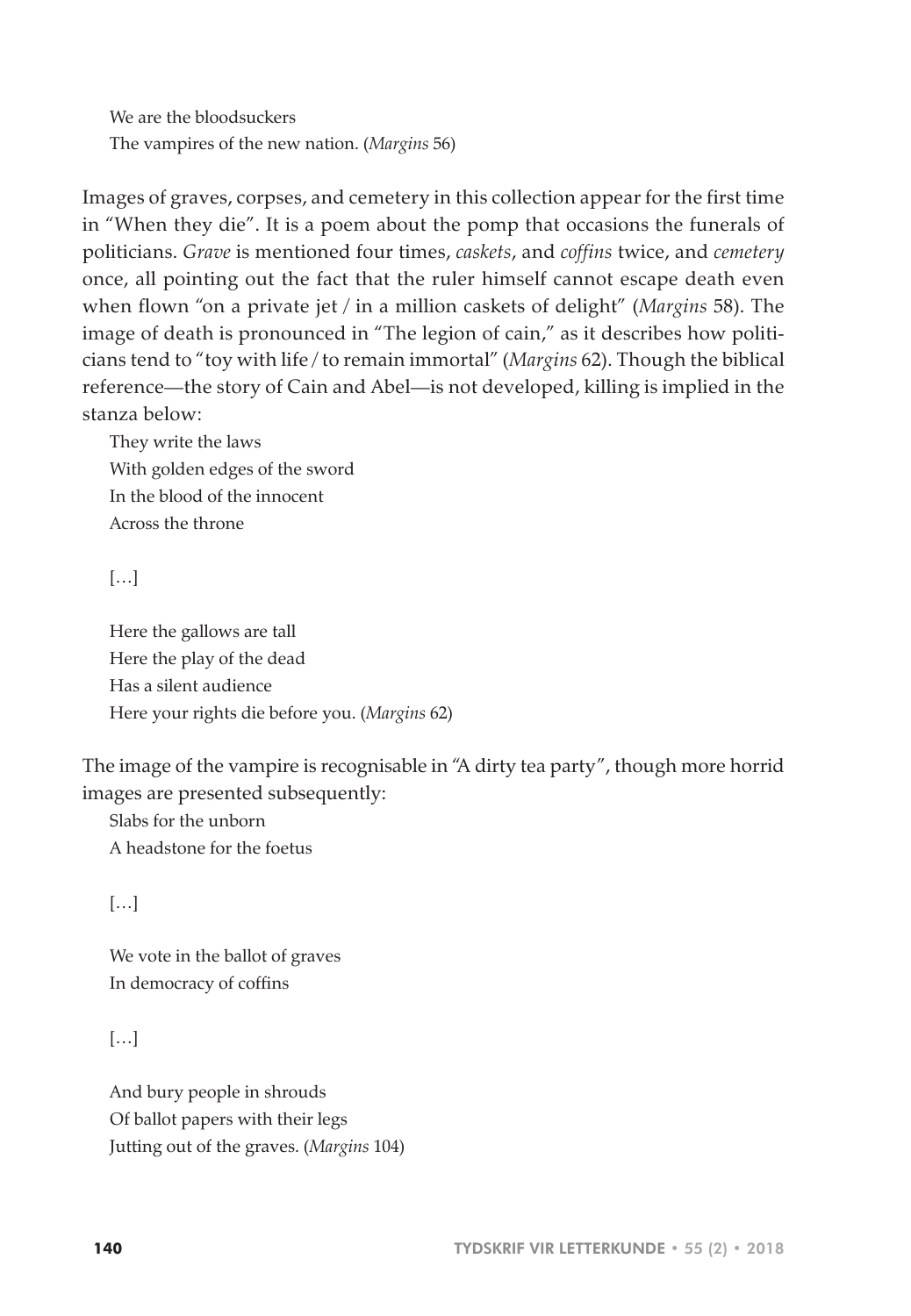Not even babies and the unborn are exempted from the brutality of the state and its repressive apparatuses, and so Okpanachi's poetry provides us with a lens, even if darkly, through which to interrogate the ways in which death has structured the post-military reality of many Nigerians. For the poet, democracy has only created a condition in which politics has become the work of death (see Mbembe 16).

*Music of the Dead* opens with "A Long Silence", a prose poem which presents in dense rhythm a montage of uncanny scenes of "an age stranger than time and chameleon" (*Music* 1). In this strange age, the news of people dying is common, but the causes of their deaths might seem ludicrous were it not strange. For instance, "the common news" in this prose poem is that "somebody dies from sneezing, another one from seconds of coughing, one from being shot several times by an invisible bard of death, yet another from laughter and one after a feather carried by the breeze hit him" (*Music* 1*–*2).

Due to the commonness of death in the land, the poet bemoans the fact that "the graveyards are full; the country is a cemetery in the hands of the dead" (*Music* 2). The bard of death, personified by the ruler, and the shepherds his minions, have ushered in an age where it is "so easy to die" (2). Aside from the plethora of horrific imagery, the poet further uses words signifying death such as "extinction", "drowning", "killing", and "immolation". The poem prefaces the kind of imagery one will mainly come across in the collection—imagery denoting various acts of dying.

 "Democracy of Cemetery" tells of a child who dies "[f]rom gunshot wounds/from the bullet(ing)" of the "local council dog" (*Music* 4). Its use of the funerary imagery of "blood", "shroud," "grave", "pall", and "undertaker" restates the commonness of death in the body politic, as foreshadowed in the opening poem. The sequence of poems in "Dogs and Angels 1-111" narrate the manifestations of brutality orchestrated by the ruler and his "butchers" and "dogs" (*Music* 10–1). Death is evoked in the poem, but more striking is the poet's appropriation of a biblical narrative to amplify tragic experiences:

A male child must perish Rivers must run blood Vermin must take over the land So Pharaoh must be born

Pharaoh must be born again To extinguish rights and mind To beatify people with blood On gallows of love. (*Music* 9–10)

The above poem references the plagues of Egypt, ten calamities that occurred during the reign of Pharaoh. Here, a similar tyrant is born anew, his reign no less brutal than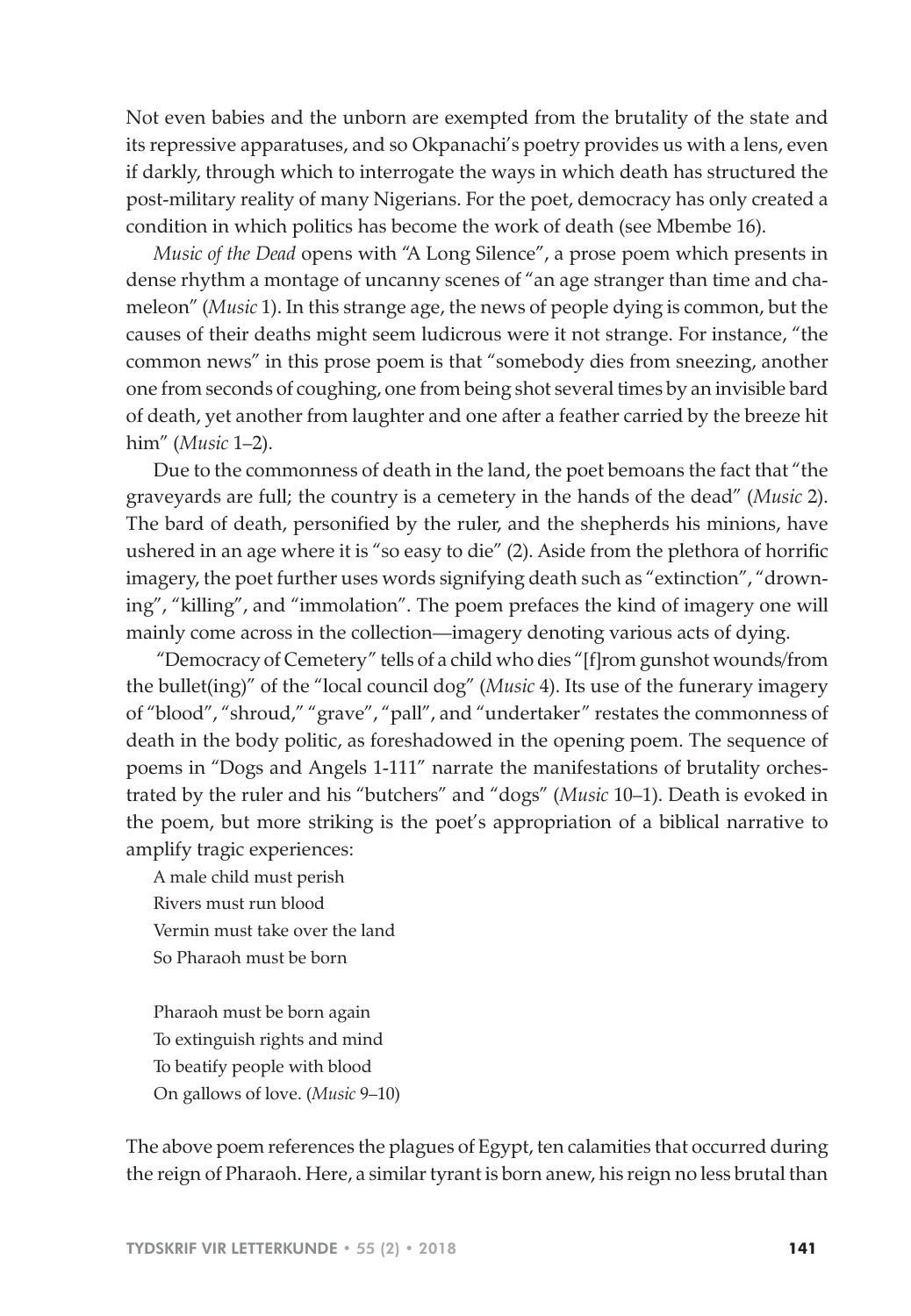his biblical counterpart. The poet tells us that the tyrant is known to "spill rose blood as souvenir / to the land of cemetery" (*Music* 11). The country, though depicted as a cemetery, becomes the "treasured garden" of the new Pharaoh who, rather ironically, chooses to sequester himself in the Rock, fenced in by "graves becoming hedges" (*Music* 12). The Rock here operates as a synecdoche for Aso Rock, the presidential villa in Nigeria, where the ruler deems himself safe from the "reach of death" (*Music* 12).

Death is implied in "The Forerunner", a poem portraying the ruler's perversity as he turns the world on its head and leaves behind a trail of death (*Music* 18). The ruler's perversity is further elaborated in "Scoundrels", and we find that the ruler has inaugurated a "new game of war", in which he is wont to "put babies on death row" (20–1). In the rule of scoundrels, not even babies and children are spared from terror and violence. The image of death recurs in "Spider", and again terror is evoked in the aliases by which the ruler is addressed: "the mastercraft of fear", the "sorcerer […] [who] pulps people / to disinfect his hands with [their] blood" (*Music*  22, 23). The image of the sorcerer-ruler "turn[ing] children to jerboas / hunted by snakes" (*Music* 22) is ghastly (*jerboas* are hopping desert rodents found predominantly in northern Africa). Grisly images teem in "The Sharks", a poem that opens with "Crows have inherited / the blood of children" (*Music* 26). The poem forewarns of danger that both children and the unborn face. The political class is represented as the "undertakers of power" that presides over the "democratic coffins" and voting is tangentially described as "to drown" in "the high seas" (*Music* 26, 27), after the following grisly image:

We have dug 150 million graves For people to vote with their bodies Submitting to the undertakers of power. (*Music* 26)

The theme of death finds some resonance in "Black Flower", a poem which recounts the "seasons of massacre" orchestrated by the political cabal who has "death written on their tongues" (*Music* 28). In the seasons of massacre, the undertakers of power are found to be "play[ing] solitaire with corpses" (*Music* 28–9). A desolate city is portrayed in "Without a Name" where "human faces hanging / Upside down sprout everywhere" (*Music* 30). This poem echoes T. S. Eliot's poem "The Journey of the Magi"*,* and the city where the Magi visit typifies what Mbembe calls death-worlds, a kind of "social existence in which vast populations are subjected to conditions of life conferring upon them the status of living dead" (Mbembe 40). In this city, "blood rains from the sky", "vultures feast on carcasses", and "children drink / spices of hemlock" (*Music* 30–1). There is indeed no innocence, no beauty, no redemption, but depravity, ugliness, devastation—and of course death in this necropolis. A biblical reference is also utilised to nuance its narrative depth: "The star of the Magi trails blood / Splashed across the sky" (*Music* 30). What is recounted in "Without a Name" is something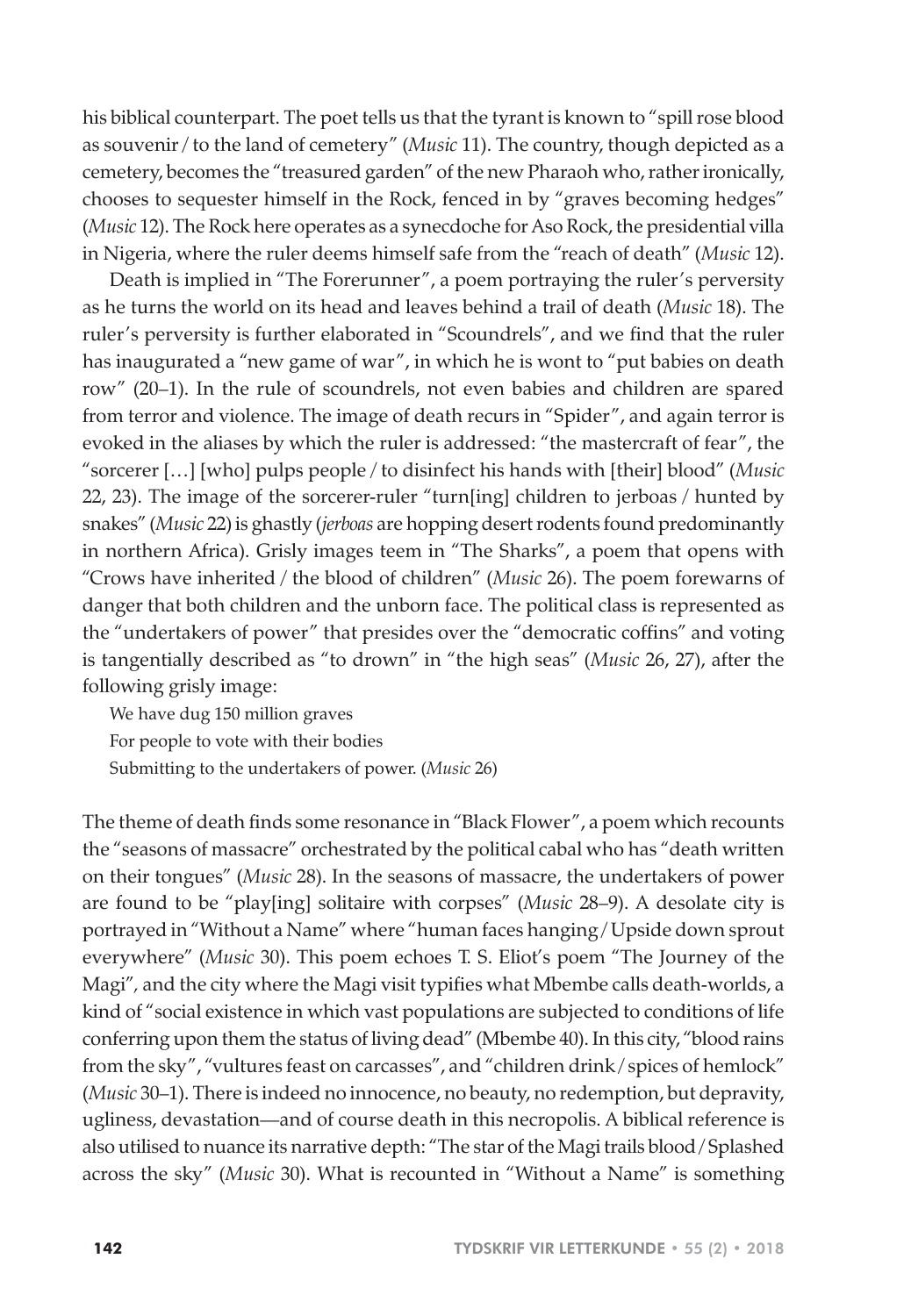mournful: death, not birth, is presaged by the star of the Magi. Moreover, the biblical Magi are heralds of good news, but in the poem, they are harbingers of death, seeking not a new-born king but "a mangled messiah" (*Music* 30). The penultimate line consolidates on the funerary: "Hearses carry casks of musk / To the graveyards for the predators / Who nail roses on the Cross" (*Music* 31).

Emmanuel Obiechina contends that the poet must "become the sensitive needle that probes and locates our emotional traumas, our anxieties, elations and fears, no less than our hopes and aspirations" (211). There is no artistic creed that demands that every poet be involved in social activism or political revolution, although there is something remarkably altruistic and noble about a poet choosing to identify with the collective struggle of the people against authoritarian forces. Okpanachi employs his art to decry statist hegemonic systems authorising death. He explores one of such systems in "The Constitution". The constitution referred here is not the supreme document encapsulating the people's hopes and aspirations, but the type that "will write the codes / of pains" and "punish with laws written by swords" (*Music* 68). It is constructed to inflict more hardship on the already impoverished people, while herding them closer to their death. It also ensures that anyone who defies its stipulations will have "their faces marked with red-hot iron" (*Music* 68). This fiery image referenced in the opening poem alludes to the branding of people's faces (with the mark of the beast, perhaps) during the reign of the biblical antichrist. We can make out the sense of glee exhibited by the makers of this constitution in "The Hawkers of Blood". As the heirs of the "primitive gods of war", they celebrate death and declare that

Mass murder is our carnival Death sits between our eyes seeing The world through the lens of war. (*Music* 77)

The scenes recreated here recall the devastation in certain parts of Nigeria masterminded by the Islamist terrorist group Boko Haram. Their attacks have resulted in the deaths of thousands of citizens. The briefest poem in the entire collection is "The News", and it enumerates various representations of dying such as "Maiming / Massacre (mass acre) / Murder / Mangle / Mutilate" (*Music* 78). Gog and Magog are identified in the Bible as two nations that will wage an apocalyptic battle against the children of Israel. As a result, there will be a slaughter so great it would take months to have all the dead buried completely. The poet only appropriates these biblical names but not the narrative in titling his poem, "The Gog and Magog". Although the poet barely hints at war, he peppers the poem with a few dark images. The politicians are described as murderous, their "paunches are / the mass graves of the people" and they "play ninepins with human heads" (*Music* 80–1).

Irony and satire are strong features of Okpanachi's poems, and he employs them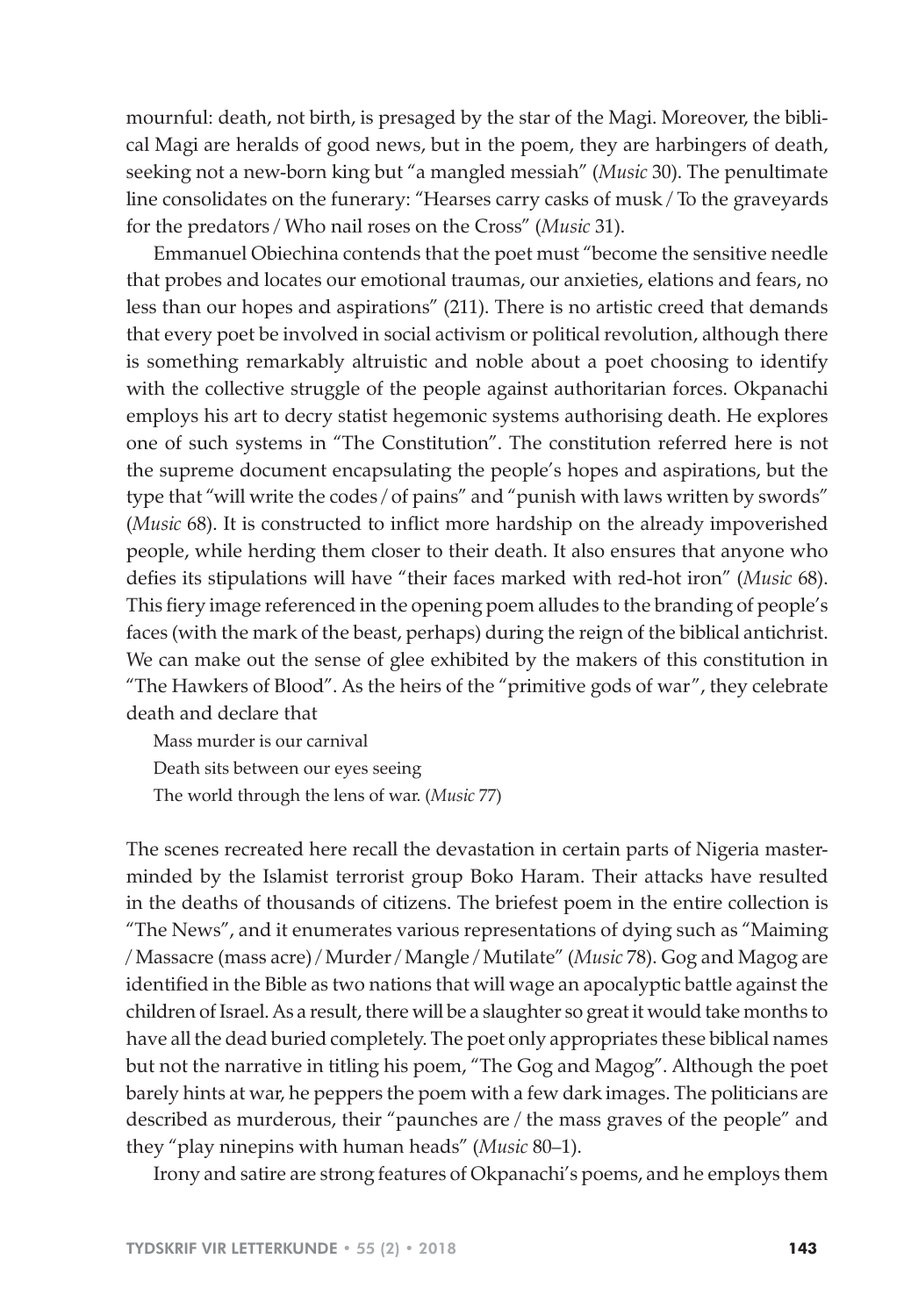effectively in "You the People's Choice", a poem satirizing the ruler as Pharaoh. Intolerant of opposition, his reign marks "the season of madness". We learn that he "Lick[s] their blood off [his] fingers / And eat[s] their flesh as right" (*Music* 85). It is not only the state that the poet criticises, for he also charges against everyone who is complicit in the dehumanisation of the citizenry. He calls them the "new butchers" in "My Father's House", a poetic parody of *Our Lord's Prayer* or the Pater Noster, one of the most-widely spoken prayers in the world. In this poem, the poet implicates the "professional murderers" before God:

The judge who miscarries justice The hangman who unfurls the noose The tailor who sews the shroud The butcher who stitches the flesh

The list runs on:

The carpenter who makes the coffins The undertaker who closes the graves The executioners of mourners of the beloved The priest who lies against God The poet whose tears are the streams of treason. (*Music* 92)

The atrocities of these butchers are set in relief in "King of Cemetery". The poem's depiction of events may well be the most bizarre in the collection, for we are told that the butchers "rape the dead in their graves", while ensuring that those "they bury alive" do not leave the cemetery (*Music* 96).

Charles Nnolim argues that the postcolonial writer must take a stand for or against power, for she cannot afford to stand by and watch her land consumed by forces of misrule (223). In his poetry, Okpanachi fulfills what Breyten Breytenbach expects of the writer that he be the questioner, the implacable critic, and the exponent of the aspirations of the people (166). Okpanachi, in an interview I conducted with him in 2014, declared that "Poetry is a veritable voice of dissent against anything that works against human rights, freedom and humanity" (n. p.). This underwrites and sums up his pact with society, his artistic vision. His fascination with funereal imagery is not that he delights in the horrific, but that he is attempting to expose the spectrality of death and to focus the reader's attention on the morbidity of postcolonial experiences. He denounces unbridled pursuit of power and its abuse, while revealing that although the nation is no longer brutalised by military junta, it nonetheless remains in a stranglehold.

# **Conclusion**

Taken together, Musa Idris Okpanachi's *The Eaters of the Living, From the Margins of Paradise*, and *Music of the Dead* signal the extent to which Nigeria has foundered in its